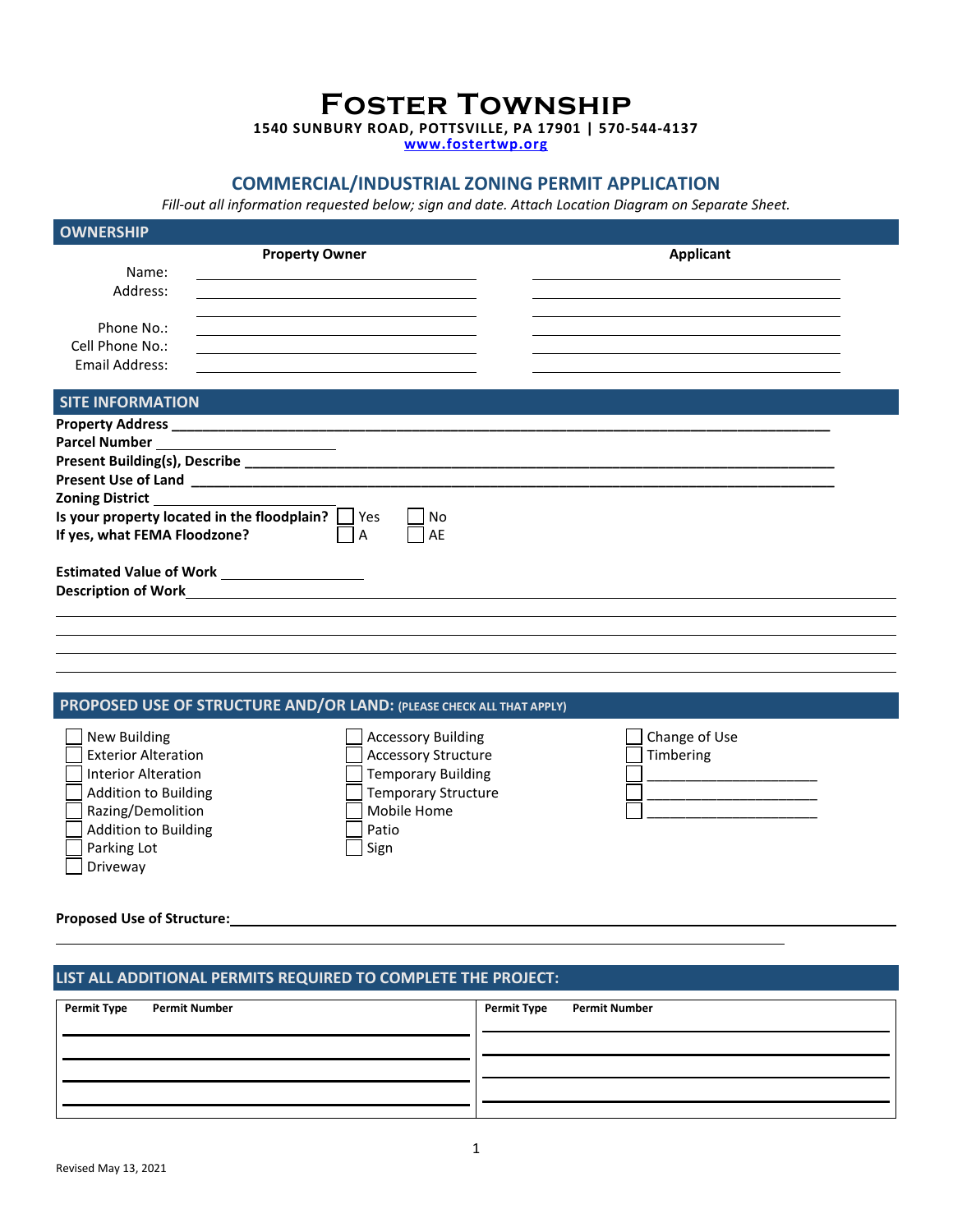# **COMMERCIAL/INDUSTRIAL PERMIT APPLICATION**

### **GENERAL PROJECT INFORMATION: (PLEASE CHECK ALL THAT APPLY)**

| <b>Lot Information</b>                                         | <b>Official Use Only</b> |            |  |
|----------------------------------------------------------------|--------------------------|------------|--|
|                                                                | Adequate                 | Inadequate |  |
| Lot Size (Sq. Ft.)                                             |                          |            |  |
| Lot Width (L.F.)                                               |                          |            |  |
| <b>Existing Lot</b>                                            |                          |            |  |
| Proposed Lot                                                   |                          |            |  |
| <b>Front Yard Setback</b>                                      |                          |            |  |
| Side Yard Setback #1                                           |                          |            |  |
| Side Yard Setback #2                                           |                          |            |  |
| <b>Rear Yard Setback</b>                                       |                          |            |  |
| Height of Building/Structure                                   |                          |            |  |
| <b>Buffer Strips</b>                                           |                          |            |  |
| Parking Spaces Provided                                        |                          |            |  |
| <b>Loading Space Provided</b>                                  |                          |            |  |
| Signage Area (Provide separate drawing with<br>signage detail) |                          |            |  |

#### **PROPERTY SKETCH\PLOT PLAN (Please**



**Show all existing and proposed structures, driveway, improvements, etc. Also show property lines and indicate building setback lines from all properties.**

**1 square = \_\_\_\_\_\_\_\_\_ feet**

**Front Property Line**

Application is hereby made for a permit to erect or alter a structure which shall be located as shown on the attached diagram and/or to use the premises for the purposes described herewith. The information, which follows, together with location diagram, is made part of this application by the undersigned. It is understood and agreed by this applicant that any error, misstatement or misrepresentation of material fact, either with or without intention on the part of this applicant, such as might or would operate to cause a refusal of this application, or any change in the location, size or use of structure or land made subsequent to the issuance of this permit, without approval of the Zoning Office, shall constitute sufficient ground for the revocation of this permit.